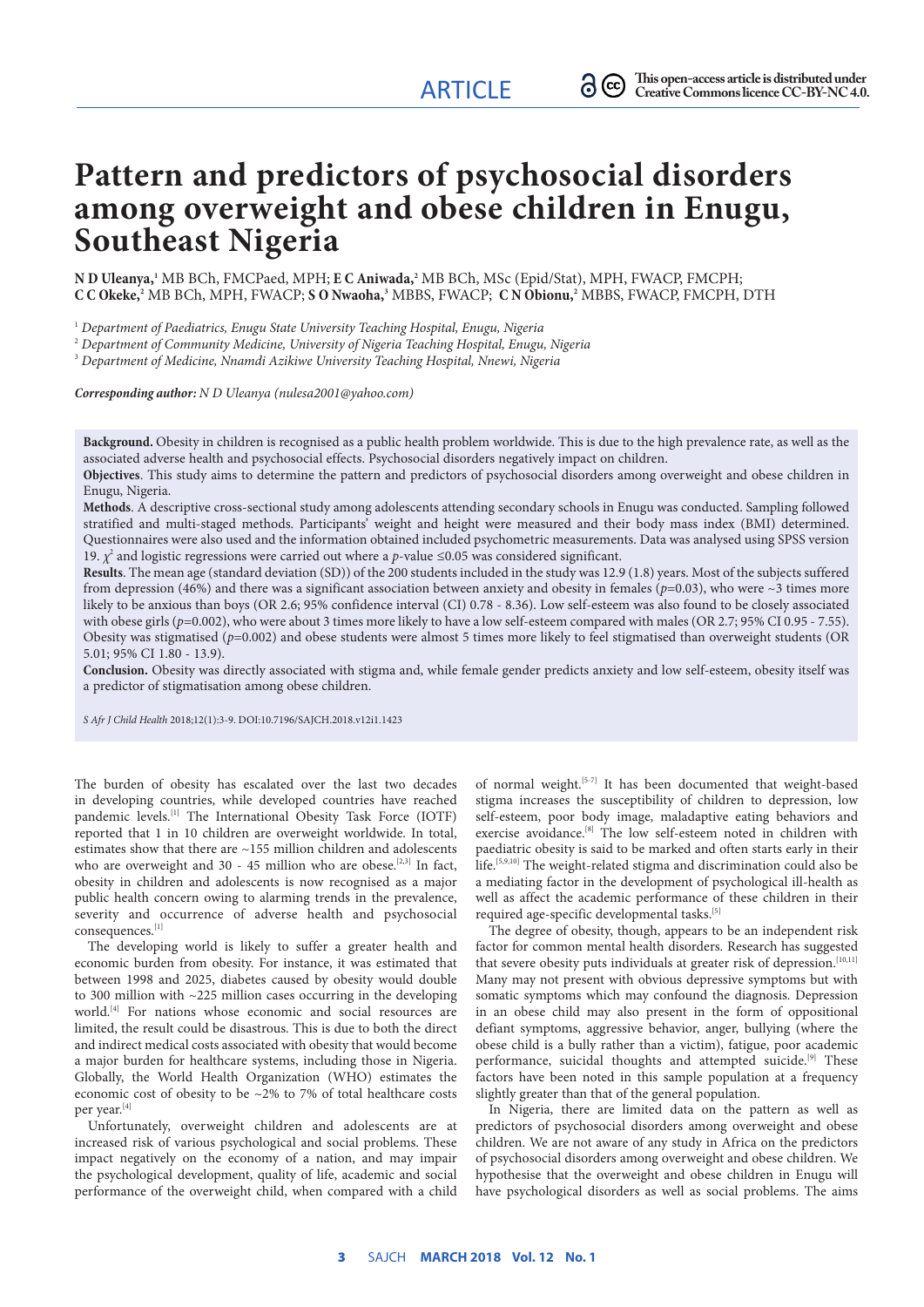of the study are to determine the pattern of psychological disorders and social problems among overweight and obese children and to determine the predictors of these disorders.

#### **Methods**

### **Study design**

This was a descriptive cross-sectional study carried out among secondary schoolchildren aged 10 - 18 years in the Enugu metropolis of Nigeria from April to June 2015.

#### **Study area**

The metropolis is made up of three local government areas – Enugu North, Enugu East and Enugu South, with a total of 123 registered secondary schools. This is comprised of 39 public (government) and 84 private secondary schools (based on information from Enugu State Ministry of Education).

#### **Ethical consideration**

Ethical clearance for the proposal was approved by the University of Nigeria Teaching Hospital Health Research and Ethics Committee (NHREC/05/01/2008B-FWA00002458 – IRB00002323). Furthermore, approval was obtained from the Enugu State Ministry of Education, chairmen of private schools, principals and teachers as well as parents of the respondents. Informed consent – both verbal and written – were obtained from each child's parents/guardian. Following acquisition of consent, they were duly educated on the need and benefits of the study, the measurements required and how they would be collected. Confidentiality was maintained throughout and after the study.

#### **Sampling technique**

Multi-staged sampling involving stratified and simple random methods was used. The number as well as the ratio of public to private schools in the different local government areas were used to determine the number of students selected in the area. In each school selected, the participants were selected by simple random sampling using a statistical table of random numbers. Where the selected participant's calculated body mass index (BMI)was either in the range of normal or underweight, after measurement of the weight and height, he/she was excluded from the study. The height of the subject was measured to the nearest centimetre (sensitivity of 0.5 cm) using a Seca stadiometer (Model 786 2021994 Seca GmbH & Co.) with the subject barefoot or wearing a pair of socks. The participant's weight was measured using an electronic weighing scale with a sensitivity of 0.1 kg. Both the height and weight were measured twice and if there was disparity, a third measurement was taken and an average of the three measurements used. BMI was determined based on age and sex, using the Centers for Disease Control (CDC) BMI calculator for children and teens.<sup>[12]</sup> 'Overweight' was defined as a BMI between the 85th and 94th percentiles, while obesity was defined as a BMI ≥95th percentile.<sup>[12]</sup> All normal or underweight children, those on drugs with effects on weight and psychotherapy, all overweight and obese children who did not assent or consent and those whose parents or guardians did not consent to participate were excluded.

#### **Data collection**

A pretested, self-administered questionnaire was given to the selected students after obtaining informed assent/consent, and due explanation and education on the content, purpose and benefits of the study was provided. Some of the information required included biodata, socioeconomic class and psychometric measurements. Socioeconomic class of a child was obtained by calculating the socioeconomic class of the parents using the method proposed by Ovedeji.<sup>[13]</sup>

#### **Psychometric measures**

The psychometric scales used included Becks Depression Inventory II (BDI II), Revised Children Manifest Anxiety Scale (RCMAS), Rosenberg Self-Esteem Scale (RSES), and Internalized Stigma of Mental Illness Scale (ISMI). Both the BDI II and RCMAS have been validated in Nigeria using adolescents aged 13 - 18 years and primary schoolchildren respectively.[14,15]

#### **Beck's Depression Inventory**

The BDI II was developed in response to the publication of the Diagnostic and Statistical Manual of Mental Disorders (DSM IV-TR) due to changes in the diagnostic criteria of major depressive disorders. It is a 21-item, multiple choice, self-rated inventory used to assess the cognitive, emotional and vegetative symptoms associated with depression in which the individual chooses 1 of 4 statements in each item that applies best to his/her feelings over the past 2 weeks**.** Each answer is scored on a scale of 0 - 3. Ratings are summed up to obtain total scores. The cut-offs used are 0 - 13 for minimal depression; 14 - 19 for mild depression; 20 - 28 for moderate depression; and 29 - 63 for severe depression. Higher total scores indicate increasingly severe depressive symptoms. The BDI II was designed to detect and analyse the intensity of depression in individuals. It correlates positively (*r*=0.71) with the Hamilton Depression Rating Scale (HAM-D) and has a high 1-week test-retest reliability ( $r$ =0.93).<sup>[16]</sup> The internal consistency of the HAM-D is high  $(\alpha=0.91)$ , with a sensitivity of 0.91 and specificity of 0.97 at a cut-off score of 18 and above. It has a positive predictive value of 0.88 and a negative predictive value of 0.98.<sup>[17]</sup>

#### **Revised Children Manifest Anxiety Scale (RCMAS)**

The RCMAS was designed to assess the degree and quality of anxiety in children and adolescents between 6 and 19 years. It was based on the Children Manifest Anxiety Scale of 1956 which was devised from The Manifest Anxiety Scale developed in 1951.<sup>[18,19]</sup> RCMAS is a 37-item self-report inventory used to measure anxiety in children and adolescents for clinical purposes – diagnosis and treatment evaluation, educational settings and research purposes.<sup>[20]</sup> The RCMAS consists of 28 Anxiety items and 9 Lie (social desirability) items. The 28 items relate to subjective, physiological and motoric indexes of anxiety that can be summed to form a total general anxiety score. These items can also be divided into physiological anxiety, worry/oversensitivity, and social concerns/concentration. The remaining 9 items form a Lie scale, which can be used to assess a youth's tendency to present themselves favourably. Each item is given a score of one for a 'yes' response, yielding a total anxiety score. Stallard *et al.*<sup>[21]</sup> recommended that an overall cut-off point of 19 out of 28 be used to identify children experiencing clinically significant levels of anxiety. This was the cut-off point employed in our study. The RCMAS has an internal consistency coefficient of *r*=0.8, a test-retest reliability of 0.6 - 0.88 and in terms of convergent validity, correlates with Screening for Children with Anxiety Related and Emotional Disorder (SCARED) (*r*=0.85), as well as the State Trait Anxiety Inventory for Children (STAIC) (*r*=0.85, *p*=0.05).[20,22-24]

#### **Rosenberg Self-Esteem Scale (RSES)**

The Rosenberg Self-Esteem Scale is the most widely used measure of global self-esteem. It is a 10-question Likert scale, designed to represent a continuum of self-worth statements.25 It is answered on a 4-point scale from strongly agree (3) to strongly disagree (0). Total scores range from 0 to 30 with higher scores representing lower self-esteem.<sup>[26]</sup> The scale measures self-esteem by asking the respondents to reflect on their current feelings. Five of the items are positively worded while the remaining five have negatively worded statements. While some are scored as they are, others are scored in reverse order. Scores <15 suggest low self-esteem while scores ≥15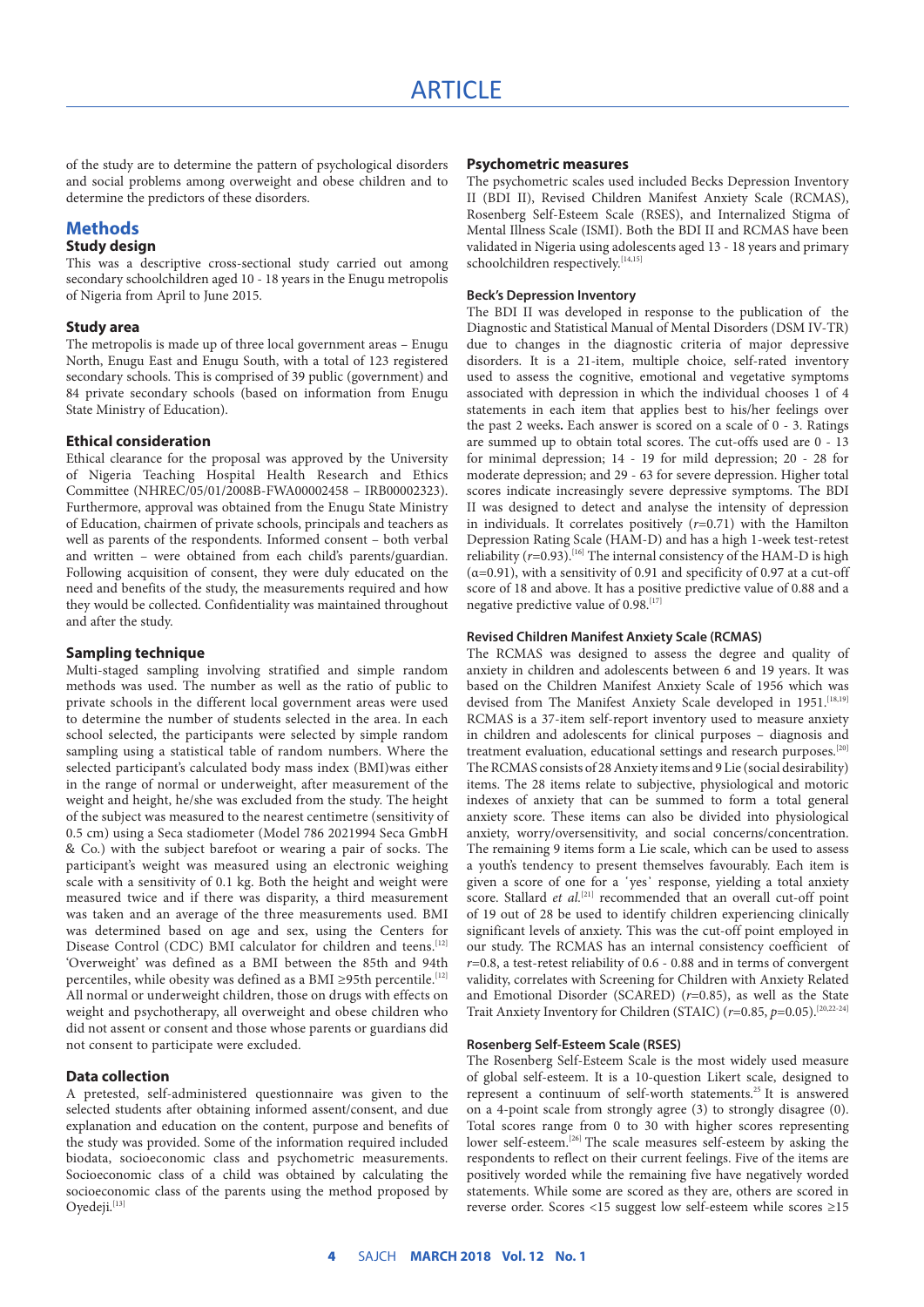suggest normal self-esteem. The scale has been translated into several different languages and used in cross-cultural studies involving at least 53 different countries. The RSES also has an adequate internal consistency of  $\alpha$ =0.87, is highly reliable with a 2-week testretest correlation in the range of 0.82 to 0.88, and has a minimum coefficient of reproducibility of 0.9 with Cronbach's alpha for various samples in the range of 0.77 to 0.88.<sup>[26-28]</sup> The RSES is closely related to the Cooper Smith Self-Esteem Inventory.

#### **Internalized Stigma of Mental Illness Scale (ISMI)**

The ISMI is commonly used to measure internalised stigma and offers clinicians and clinical researchers a confirmable and viable target for general psychotherapeutic interventions.[29] The ISMI scale was developed to measure the internalised stigma of people diagnosed with a mental illness. Worldwide, the ISMI scale has been used as a measure of internalised stigma for people with diseases such as schizophrenia, depression, leprosy and AIDS. The ISMI contains 29 items which produce 5 subscale scores (including stigma and discrimination) and a total score. Each score is calculated by adding the item scores together and then dividing by the total number of answered items. If any item is unanswered, the total number to be divided by is reduced. The resulting score ranges from 1 - 4. A total score >2.5 signifies high internalised stigma. For calculating discrimination experience on this scale, the scores on the single items are summed and divided by the total number of questions. The higher the mean score, the greater the evidence of discrimination.<sup>[30]</sup> The ISMI has an internal consistency of reliability coefficient of *α*=0.90, with a test-retest reliability of *r*=0.92 and *p*=0.05.[27]

#### **Data analysis**

Data from 200 students were analysed using SPSS version 19. The mean was used to summarise quantitative variables while frequency and percentages were used for qualitative variables where applicable. Tables were constructed as appropriate.  $\chi^2$  tests were used to establish associations between sociodemographic variables (age, sex, social class) as well as BMI with presence or absence of psychological disorders and social problems while binary logistic regression was used to identify predictors of psychological disorders and social problems. Level of significance was at *p*-value ≤0.05.

#### **Results**

Of the 200 students studied, 33.5% (*n*=67) were overweight and 66.5% (*n*=133) obese. This total is made up of 136 (68.0%) females and 64 (32.0%) males, giving a male to female ratio of 1:2. Their mean (standard deviation (SD)) age was 12.9 (1.8) years old. Most of the students belonged to the upper social class (84.5%). A total of 157 students were in their early adolescence while 43 were in their late adolescence (Table 1).

There were essentially 2 major psychological disorders (depression and anxiety) and 3 major social problems (self-esteem, discrimination and stigmatisation) studied among the overweight and obese students. Among the 200 students, depression was found in 46% (*n*=92), anxiety disorder among 14% (*n*=28), 23% (*n*=46) had low self-esteem, 28% (*n*=56) suffered discrimination while 27% (*n*=54) were also stigmatised.

Depression among these children ranged from mild (21.5%;  $n=20/92$ ) to severe (8.5%;  $n=8/92$ ). The difference was not statistically significant. Those children in the middle class were about 3 times more likely (OR 2.96; 95% CI 1.18 - 7.43), while those in the lower class were about 1.3 times less likely to be depressed, compared with the upper class (OR 0.80; 95% CI 0.14 - 4.64) (Table 2). Anxiety disorder was more common among the females compared with the males and this was statistically significant ( $\chi^2$ =4.695, p=0.030). On multivariate analysis, the females

|                   | Frequency, $n$ $(\%)$ |  |  |
|-------------------|-----------------------|--|--|
| Age range (years) |                       |  |  |
| $10 - 14$         | 157(78.5)             |  |  |
| $15 - 19$         | 43(21.5)              |  |  |
| Sex               |                       |  |  |
| Male              | 64 (32)               |  |  |
| Female            | 136 (68)              |  |  |
| Social class      |                       |  |  |
| Upper             | 169(84.5)             |  |  |
| Middle            | 25(12.5)              |  |  |
| Lower             | 6(3.0)                |  |  |
| BMI $(kg/m2)$     |                       |  |  |
| Overweight        | 67(33.5)              |  |  |
| Obese             | 133 (66.5)            |  |  |

were about 2.6 times more likely to have anxiety disorder compared with the males (OR 2.56, 95% CI 0.78 - 8.36) (Table 2).

Among the major social problems, obesity was associated with stigmatisation and this was statistically significant  $(\chi^2=9.409;$ *p*=0.002). Those obese children were about five times more likely to feel stigmatised than the overweight (OR 5.01; 95% CI 1.80-13.90) (Table 3). Low self-esteem was more common among the females compared with males and this was statistically significant  $(\chi^2 = 9.866, p = 0.002)$ . On multivariate analysis, the females were  $\sim$ 3 times more likely to have low self-esteem than males (OR 2.68, 95% CI 0.95 - 7.55). The late adolescents were ~2 times more likely to feel discriminated against than the early adolescents (OR 0.43; 95% CI 0.16 - 1.15). Those children in the middle class were  $\sim$ 2 times less likely (OR 0.65; 95% CI 0.04 - 11.54) and those in lower class ~2 times more likely to feel discriminated against than those in the upper class (OR 1.78; 95% CI 0.09 - 36.84) (Table 3).

#### **Discussion**

For middle- and low-income countries, including Nigeria, public awareness and education on mental health is often inadequate due to limited resources. However, the most widespread consequence of childhood obesity is psychosocial, yet most paediatricians do not offer treatment to obese children and adolescents in the absence of comorbid conditions. The pattern of psychosocial disorders among overweight and obese children in Enugu is very worrisome. There is a high level of depression among these children. Depression is a common mental disorder presenting with depressed mood, loss of interest or pleasure, decreased energy, feelings of guilt or low self-worth, disturbed sleep or appetite and poor concentration and academic performance. This study found depression among these children higher than that of the general population (3% - 15%) and unfortunately it may persist into adulthood.<sup>[10,31]</sup> While 0.4% - 5% of the general population suffering with depression is classified as severe, it was found that as much as 8.5% of the participants in this study, primarily girls, were severely depressed. This is because depression and obesity have been found to have bidirectional associations and both are widespread problems with major public health implications.[10,11,32-34] This high level of depression may be related to body dissatisfaction, poor body image, discrimination, social isolation and weight-based teasing by peers and/or parent(s) experienced on a daily basis. Studies have shown that peer victimisation and body dissatisfaction predicts depression among adolescents.[35-37] Depression may be even worse among these young women, considering the fact that relationships and marriages are conceived during late adolescence in this environment. An association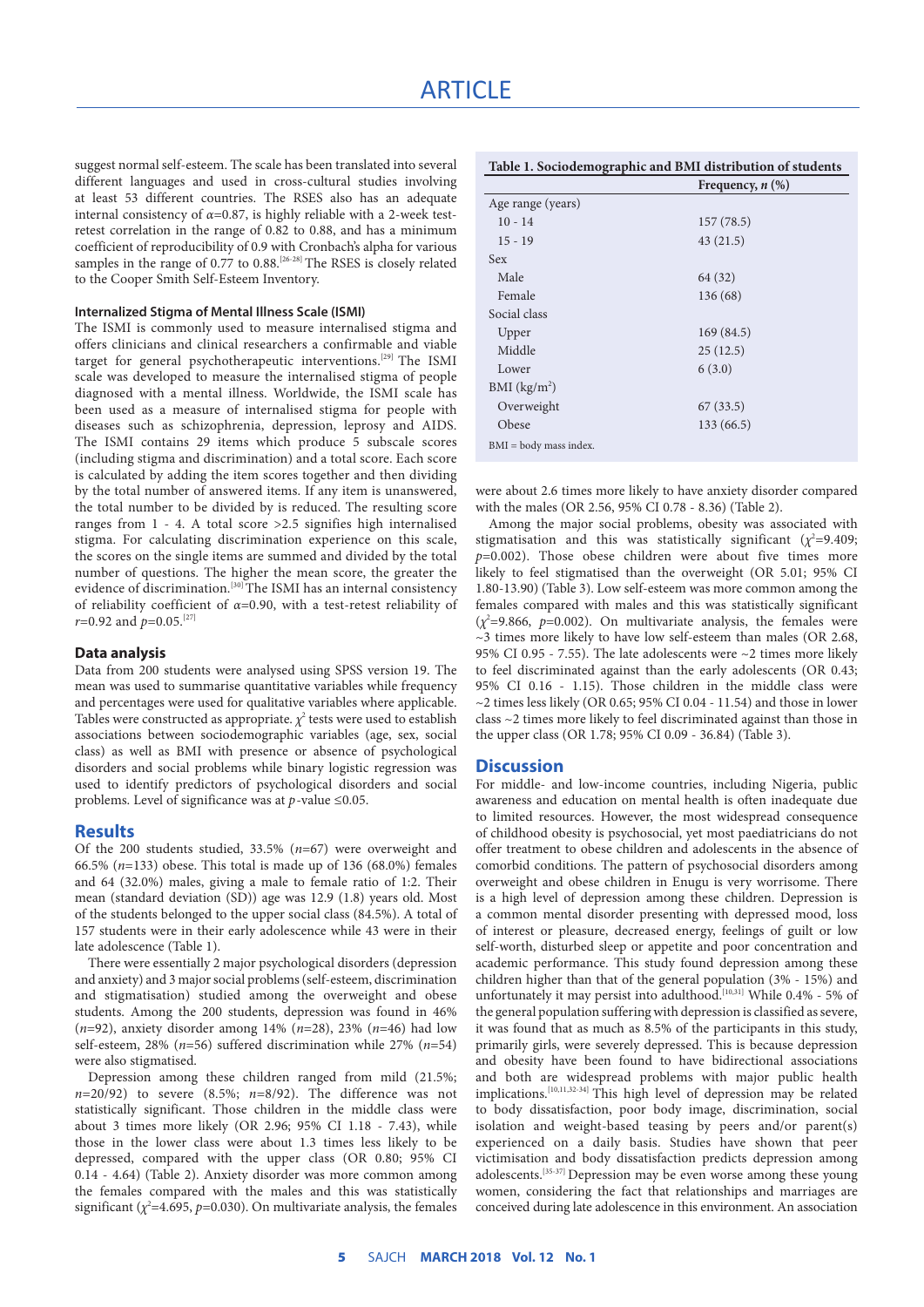### **ARTICLE**

|                          |                      | Absence, $n$ $(\%)$ | <b>Bivariate analysis</b> |            | Multivariate analysis OR |
|--------------------------|----------------------|---------------------|---------------------------|------------|--------------------------|
|                          | Presence, $n$ $(\%)$ |                     | $\overline{\chi^2}$       | $p$ -value | (95% CI for OR)          |
| Anxiety                  |                      |                     |                           |            |                          |
| Age range (years)        |                      |                     |                           |            |                          |
| $10 - 14$                | 20(12.7)             | 137 (87.3)          | 0.965                     | 0.326      | NA                       |
| $15 - 18$                | 8(18.6)              | 35(81.4)            |                           |            |                          |
| Sex                      |                      |                     |                           |            |                          |
| Male                     | 4(6.3)               | 60(93.8)            | 4.695                     | 0.030      |                          |
| Female                   | 24(17.6)             | 112(82.4)           |                           |            | $2.56(0.78 - 8.36)$      |
| Social class             |                      |                     |                           |            |                          |
| Upper                    | 22(13.0)             | 147 (87.0)          | 3.189                     | 0.203      | NA                       |
| Middle                   | 6(24.0)              | 19(76.0)            |                           |            |                          |
| Lower                    | 0(0.0)               | 6(100)              |                           |            |                          |
| <b>BMI</b>               |                      |                     |                           |            |                          |
| Overweight               | 7(10.4)              | 60(89.6)            | 1.056                     | 0.304      | NA                       |
| Obese                    | 12(15.8)             | 112(84.2)           |                           |            |                          |
| Depression               |                      |                     |                           |            |                          |
| Age range (years)        |                      |                     |                           |            |                          |
| $10 - 14$                | 69 (43.9)            | 88 (56.1)           | 1.237                     | 0.266      | NA                       |
| $15 - 18$                | 23(53.5)             | 20(46.5)            |                           |            |                          |
| Sex                      |                      |                     |                           |            |                          |
| Male                     | 27(42.2)             | 37(57.8)            | 0.551                     | 0.458      | NA                       |
| Female                   | 65 (47.8)            | 71(52.2)            |                           |            |                          |
| Social class             |                      |                     |                           |            |                          |
| Upper                    | 74 (43.8)            | 95(56.2)            | 3.982                     | 0.137      |                          |
| Middle                   | 16(64.0)             | 9(36.0)             |                           |            | $2.96(1.18 - 7.43)$      |
| Lower                    | 2(33.3)              | 4(66.7)             |                           |            | $0.80(0.14 - 4.64)$      |
| BMI (kg/m <sup>2</sup> ) |                      |                     |                           |            |                          |
| Overweight               | 35(52.2)             | 32(47.8)            | 1.579                     | 0.209      |                          |
| Obese                    | 57(42.9)             | 76(57.1)            |                           |            | NA                       |

between obesity and depression has been found among obese women but not in men. [32,33,35] Unfortunately, though depression is common among these children, most doctors miss the diagnosis.

Based on the fact that these disorders are causally linked, the implication is that through dysregulated stress systems or through unhealthy lifestyle, these children may overeat regularly and become increasingly obese, leading to worsening depression.[33] The impact of this high rate of depression is alarming when one considers the medical and economic burden on a fragile economy. It may contribute significantly to the burden of mental ill-health in Enugu over time, poor academic performance of the children, musculoskeletal pains and increased risk of substance abuse and suicidal ideation compared with normal-weight peers. These medical implications, if they occur, burden the fragile Nigerian health system. Economically, the cost of illness due to depression would be enormous, depression being the leading cause of disability worldwide in terms of total years lost due to disability.<sup>[38]</sup>People who are obese and depressed are more likely to experience impairments in multiple domains including employment as well as physical and social functioning. Therefore, the high burden of depression among overweight and obese children portends a marked impediment in the future work force. Obviously, the coexistence of the disorders will be disastrous for poor nations such as Nigeria.<sup>[31]</sup>

There was no significant association between anxiety disorder and children who are obese or overweight. This is similar to other studies.[39,40] However, between the genders, anxiety was more closely associated with girls. This may have resulted from weight-related

discrimination, stigmatisation and teasing which may be very distressing for the young girls, especially in the adolescent stage of personality development in which they develop self-identity. This finding agrees with other studies that obesity may be more strongly related to anxiety disorders in women than in men.<sup>[8]</sup>

Self-esteem relates with an individual's social, emotional, behavioral and mental development – how individuals perceive themselves and whether he or she feels that they are valued. Low self-esteem in children has been linked with negative consequences such as behavioral disorders including aggression, delinquency, depression, and other emotional concerns.<sup>[41]</sup>This study has documented a high prevalence of low self-esteem among overweight and obese Nigerian children similar to the findings by Wang *et al*. [42] This finding is found to be true as the literature has consistently shown an association between obesity and self-esteem according to sex and pubertal status, suggesting a more negative self-esteem among pubertal females.<sup>[43,44]</sup>In this study low self-esteem was also associated with the females, corroborating that female gender is a predictor of negative self-esteem. Although reports on self-esteem among overweight and obese children elsewhere has been inconsistent, this result agrees with the findings of Wang et al.,<sup>[42]</sup> and Friedlander.<sup>[44]</sup> Low self-esteem was also found to be more common among the late adolescents in this study. This is similar to the finding of Bodiba. [45] However, this might have been because during late adolescence, children become more aware of their body and shape. It is at this stage that body dissatisfaction, weight-based teasing, social isolation,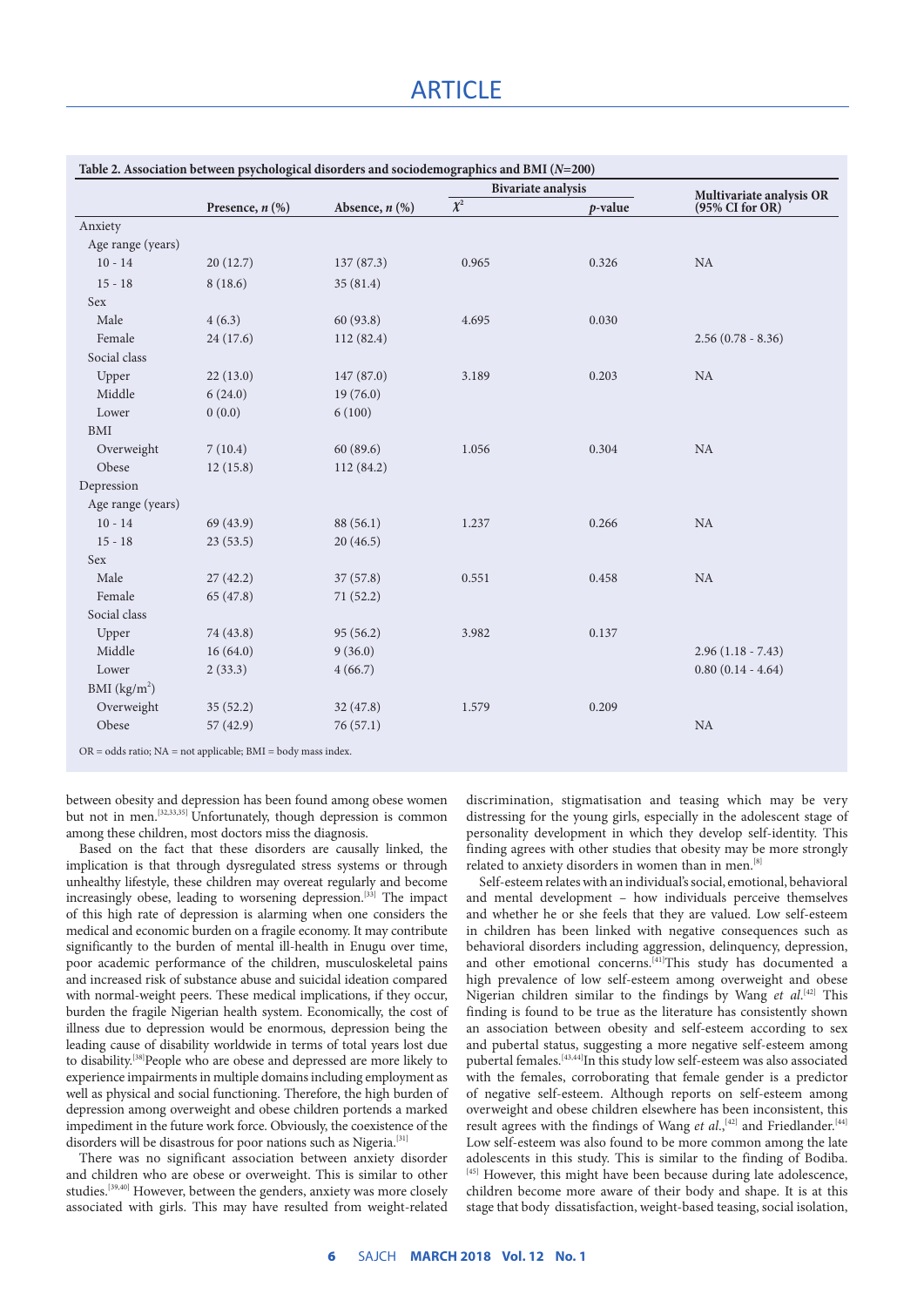## **ARTICLE**

|                          |                                                                       |                     | <b>Bivariate analysis</b> |            | Multivariate analysis OR |
|--------------------------|-----------------------------------------------------------------------|---------------------|---------------------------|------------|--------------------------|
|                          | Presence, $n$ $(\%)$                                                  | Absence, $n$ $(\%)$ | $\overline{\chi^2}$       | $p$ -value | (95% CI for OR)          |
| Stigma                   |                                                                       |                     |                           |            |                          |
| Age range (years)        |                                                                       |                     |                           |            |                          |
| $10 - 14$                | 40(25.5)                                                              | 117(74.5)           | 0.859                     | 0.354      | NA                       |
| $15 - 18$                | 14 (32.6)                                                             | 29(67.4)            |                           |            |                          |
| Sex                      |                                                                       |                     |                           |            |                          |
| Male                     | 17(26.6)                                                              | 47 (73.4)           | 0.009                     | 0.924      | $\rm NA$                 |
| Female                   | 37(27.2)                                                              | 99 (72.8)           |                           |            |                          |
| Social class             |                                                                       |                     |                           |            |                          |
| Upper                    | 44(26.0)                                                              | 125(74.0)           | 0.519                     | 0.771      | $\rm NA$                 |
| Middle                   | 8(32.0)                                                               | 17(68.0)            |                           |            |                          |
| Lower                    | 2(33.3)                                                               | 4(66.7)             |                           |            |                          |
| BMI $(kg/m2)$            |                                                                       |                     |                           |            |                          |
| Overweight               | 9(13.4)                                                               | 58 (86.6)           | 9.409                     | 0.002      |                          |
| Obese                    | 45(33.8)                                                              | 88 (66.2)           |                           |            | $5.01(1.80 - 13.90)$     |
| Discrimination           |                                                                       |                     |                           |            |                          |
| Age range (years)        |                                                                       |                     |                           |            |                          |
| $10 - 14$                | 40(25.5)                                                              | 117(74.5)           | 2.304                     | 0.129      |                          |
| $15 - 18$                | 16(37.2)                                                              | 27(62.8)            |                           |            | $0.43(0.16 - 1.15)$      |
| Sex                      |                                                                       |                     |                           |            |                          |
| Male                     | 21(32.8)                                                              | 43 (67.2)           | 1.081                     | 0.298      | $\rm NA$                 |
| Female                   | 35(25.7)                                                              | 101(74.3)           |                           |            |                          |
| Social class             |                                                                       |                     |                           |            |                          |
| Upper                    | 43(25.4)                                                              | 126(74.6)           | 5.890                     | 0.053      |                          |
| Middle                   | 12(48.0)                                                              | 13(52.0)            |                           |            | $0.65(0.04 - 11.54)$     |
| Lower                    | 1(16.7)                                                               | 5(83.3)             |                           |            | $1.78(0.09 - 36.84)$     |
| BMI (kg/m <sup>2</sup> ) |                                                                       |                     |                           |            |                          |
| Overweight               | 16(23.9)                                                              | 51(76.1)            | 0.848                     | 0.357      | $\rm NA$                 |
| Obese                    | 40(30.1)                                                              | 93 (69.9)           |                           |            |                          |
| Self-esteem              |                                                                       |                     |                           |            |                          |
| Age range (years)        |                                                                       |                     |                           |            |                          |
| $10 - 14$                | 34 (21.7)                                                             | 123(78.3)           | 0.745                     | 0.388      | $\rm NA$                 |
| $15 - 18$                | 12(27.9)                                                              | 31(72.1)            |                           |            |                          |
| Sex                      |                                                                       |                     |                           |            |                          |
| Male                     | 6(9.4)                                                                | 58 (90.6)           | 9.866                     | 0.002      | $2.68(0.95 - 7.55)$      |
| Female                   | 40(29.4)                                                              | 96 (70.6)           |                           |            |                          |
| Social class             |                                                                       |                     |                           |            |                          |
| Upper                    | 38 (22.5)                                                             | 131 (77.5)          | 0.514                     | 0.773      | NA                       |
| Middle                   | 7(28.0)                                                               | 18(72.0)            |                           |            |                          |
| Lower                    | 1(16.7)                                                               | 5(83.3)             |                           |            |                          |
| BMI $(kg/m2)$            |                                                                       |                     |                           |            |                          |
| Overweight               | 20(29.9)                                                              | 47(70.1)            | 2.670                     | 0.102      | $1.28(0.53 - 3.12)$      |
| Obese                    | 26(19.5)                                                              | 107(80.5)           |                           |            |                          |
|                          | $OR = odds ratio$ ; $NA = not applicable$ ; $BMI = body mass index$ . |                     |                           |            |                          |

and exclusion based on weight may come into effect, ultimately promoting low self-esteem and poor social interaction that leads to poor development. Unfortunately, low self-esteem tends to linger into adulthood and predicts poor mental health.<sup>[41]</sup> The effect may be significant, especially in stressful environments. Low self-esteem coupled with overweight/obesity influences the performance of adolescents in their required age-specific developmental tasks and their well-being, leading to poor academic performance, aggression, poor development of social skills, early onset of substance abuse and low quality of life.<sup>[46,47]</sup>

Furthermore, in this study obesity was found to be associated with stigma. Again, this must have resulted from poor body image and body dissatisfaction resulting from weight-based teasing, derogatory words from peers, teachers and parents, aggressive behavior and stereotyping.<sup>[48]</sup> This may have been more prevalent among the girls, considering that thin bodies are viewed as physically attractive. The social consequences of being overweight and obese are serious and detrimental. These children are often targets of teasing, social isolation, prejudice and bullying and are susceptible to negative attitudes in multiple domains of living, including schools, their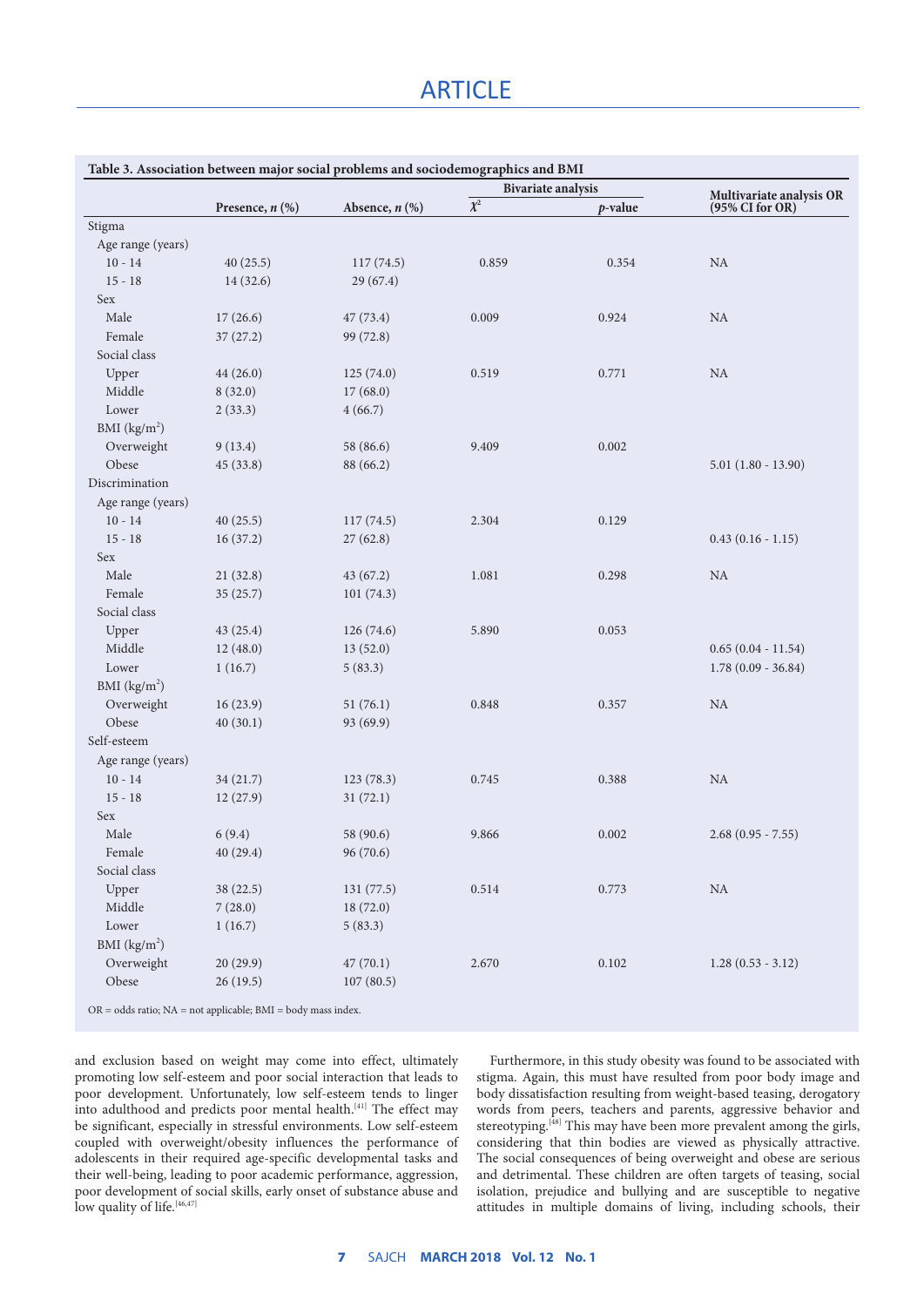### ARTICLE

homes and interpersonal relationships.<sup>[48,49]</sup> This stigmatisation has the potential to affect the cognitive function of these children leading to lower educational attainment and lower self-esteem. [50] This effect is probably more prominent in the obese children compared with the children who are overweight, as people with obesity are stereotyped as lazy, less competent, lacking in self-discipline, non-compliant, sloppy and worthless.

Discrimination diminishes an individual's self-worth. Discrimination against obese individuals is a harmful, pervasive and significant social problem that needs to be addressed early, concretely, and as part of a child's or teen's obesity treatment regimen.<sup>[51]</sup>As much as 28% of the overweight and obese children in Enugu metropolis feel discriminated against as a result of their weight. This feeling of discrimination might have contributed to the social anxiety, lower self-esteem and depression that these children suffer. The findings in this study agree with findings of other studies.[52,53] Obese people, especially those who perceive themselves as overweight, often experience weight-related discrimination and have difficulty making friends.<sup>[51,52]</sup> This weight-related perceived discrimination might have been felt more by the late adolescents as they are more aware of their body image and eager to start relationships.[52,53] This perceived weight discrimination would have arisen from weight-related teasing by peers and relatives, social exclusion, stigmatisation and body dissatisfaction. The effect of this perceived weight discrimination is also hazardous as it has been found to contribute to maladaptive eating behaviours among obese individuals, leading to increases in the severity of obesity and is likely to increase vulnerability to depression, low self-esteem, low self-worth, guilt and poor body image.[10,54]

#### **Study limitation**

There was no control group for comparison with the overweight and obese children.

#### **Conclusion and recommendations**

Overweight children and childhood obesity are emerging problems within the African setting, especially among the upper socioeconomic class, and is associated with many psychosocial disorders. Depression is the most common disorder among obese and overweight children, and is higher compared with the general population. Female gender among obese children predicts anxiety and low self-esteem. Obesity predicts only stigmatisation but not depression, anxiety, discrimination or self-esteem but is significantly associated with stigma.

A comprehensive assessment of overweight and obese children both in the school and clinical setting is essential. In the school setting, the counselor should help form an obesity support group and discuss being overweight and obese with affected children, the challenges and impairments, the need and modalities to achieve weight loss with emphasis on physical activity and how to help each other overcome the psychological and social problems associated with obesity. Intense school health education should aim to mitigate isolation, exclusion, stereotyping, stigmatisation and discrimination against overweight and obese children. There is also an urgent need to enact laws in Nigeria enforcing private schools to provide physical recreation facilities and adequate time in the curriculum for physical activity. It was observed that private schools have little or no recreational facilities. In the clinical setting, paediatricians managing overweight or obese children for any condition should make time to assess for psychological disorders and refer appropriately.

**Acknowledgements:** The authors wish to acknowledge all the children who participated in this research work who, in spite of their state of health, are ignorant of the dangers that their weight poses to them.

**Author contributions.** NDU conceived the study, contributed to questionnaire design, collected data and directed data analysis. ECA collected data and carried out data analysis. CCO and SON contributed toward the design of the questionnaire and data collection. CNO supervised questionnaire design, data collection and manuscript writing. All authors participated in manuscript writing.

**Funding.** None.

**Conflicts of interest.** None.

- 1. Vazquez FL, Torres A. Behavioral and psychosocial factors in childhood obesity. In: Sevil AY, ed. Childhood Obesity. Rijeka: InTech, 2012:143-166. [http://www.](http://www.intechopen.com/books/childhoodobesity/behaviour-and-psychosocial-factors- in childhood-obesity) [intechopen.com/books/childhood](http://www.intechopen.com/books/childhoodobesity/behaviour-and-psychosocial-factors- in childhood-obesity)obesity/behaviour-and-psychosocial-factorsin childhood-obesity (accessed 15 June 2016).
- 2. Ahmad QI, Ahmad CB, Ahmad SM. Childhood obesity. Indian J Endocrinol Metab 2010;14:19-25.
- 3. Akinlade AR, Afolabi WAO, Oguntona EB, Agbonlahor M. Prevalence of obesity among adolescents in senior secondary schools in Oyo state, Nigeria. J Nutrition Health Food Sci 2004;2(4):1-5. https://doi.org/10.15226/jnhfs.2014.00130
- 4. Collingwood J. Obesity and Mental Health. [http://psychcentral.com/lib/obesity](http://psychcentral.com/lib/obesity-and-mental-health/000895)[and-mental-health/000895](http://psychcentral.com/lib/obesity-and-mental-health/000895) (accessed 5 June 2016).
- 5. Latzer Y, Stein D. A review of the psychological and familial perspective of childhood obesity. J Eating Disorders 2013;1:7. [https://doi.org/10.1186/2050-](https://doi.org/10.1186/2050-2974-1-7 ) [2974-1-7](https://doi.org/10.1186/2050-2974-1-7 )
- 6. Krukowski RA, West DS, Philyaw PA, Bursac Z, Phillips MM, Raczynski JM. Overweight children, weight-based teasing and academic performance**.** Int J Pediatr Obes 2009;4(4)**:**274-280. https://doi.org/10.1080/17477160902846203
- 7. Wang F, Veugelers PJ. Self-esteem and cognitive development in the era of the childhood obesity epidemic. Obes Rev 2008;9(6)**:**615-623. [https://doi.](https://doi.org/10.1111/j.1467-789x.2008.00507.x ) [org/10.1111/j.1467-789x.2008.00507.x](https://doi.org/10.1111/j.1467-789x.2008.00507.x )
- 8. Puhl RM, Heuer CA. The stigma of obesity: A review and update. Obesity 2009;17:941-964. https://doi.org/10.1038/oby.2008.636
- 9. De Sousa A, Kalra G, Sonavane S, Shah N. Psychological issues in pediatric obesity. Ind Psychiatr J 2012;2(1):11-17.<https://doi.org/10.4103/0972-6748.110941>
- 10. Gatineau M, Dent M. Obesity and Mental Health. Oxford: National Obesity Observatory, 2011.
- 11. Markowitz S, Friedman MA, Arent SM. Understanding the relation between obesity and depression: Causal mechanisms and implication for treatment. Clin Psychol Sci Pract 2008;15:1-20.<https://doi.org/10.1111/j.1468-2850.2008.00106.x>
- 12. BMI Percentile Calculator for Children and Teens. [https://nccd.cdc.gov/](https://nccd.cdc.gov/dnpabmi/calculator.aspx) [dnpabmi/calculator.aspx](https://nccd.cdc.gov/dnpabmi/calculator.aspx) (accessed 1 October 2015). 13. Oyedeji GA. Socioeconomic and cultural background of hospitalized children in
- Ilesha. Nig J Paediatr 1985;12:111-117.
- 14. Adewuya OA, Ola BA, Aloba OO. Prevalence of major depressive disorders and a validation of the Beck Depressive Inventory among Nigerian adolescents. Eur Child Adolesc Psychiatry 2007;16:287-292. [https://doi.org/10.1007/s00787-006-](https://doi.org/10.1007/s00787-006-0557-0 ) [0557-0](https://doi.org/10.1007/s00787-006-0557-0 )
- 15. Pela AO, Reynolds CR. Cross-cultural application of the Revised Children's Manifest Anxiety Scale: Normative and reliability data for Nigerian primary school children. Psychol Rep 1982;51(3):1135-1138. [https://doi.org/10.2466/](https://doi.org/10.2466/pr0.1982.51.3f.1135 ) [pr0.1982.51.3f.1135](https://doi.org/10.2466/pr0.1982.51.3f.1135 )
- 16. Beck AT, Steer RA, Brown G. Manual for the Beck Depression Inventory-II. San Antonio: Psychological Corporation, 1996.
- 17. Beck AT, Steer RA, Ball R, Ranieri W. Comparison of Beck's Depression Inventory – IA and II in Psychiatric Outpatients. J Pers Assess 1996;67(3):588-597. [https://](https://doi.org/10.1207/s15327752jpa6703_13 ) [doi.org/10.1207/s15327752jpa6703\\_13](https://doi.org/10.1207/s15327752jpa6703_13 )
- 18. Castaneda A, McCandless BR, Palermo DS. The children's form of the manifest anxiety scale. Child Develop 1956;27:317-326.https://doi.org/10.2307/1126201
- 19. Taylor JA. The relationship of anxiety to the conditioned eyelid response. J Experim Psychol 1951;42:183-188. https://doi.org/10.1037/h0059488
- 20. Lee SW, Piersel WC, Friedlander R, Collamer W. Concurrent validity of the Revised Children's Manifest Anxiety Scale (RCMAS) for adolescents. Educ Psychol Measure 1988;48:429-433. https://doi.org/10.1177/0013164488482015
- 21. Stallard P, Velleman R, Langsford J, Baldwin S. Coping and psychological distress in children involved in road traffic accidents. Brit J Clin Psychol 2001;40:197-208. https://doi.org/10.1348/014466501163643
- 22. Gerard AB, Reynolds CR. Characteristics and applications of the Revised Children's Manifest Anxiety Scale. In: Maruish ME, ed. The use of psychological testing for treatment and planning and outcome assessment. 2nd ed. Mahwah, Lawrence Erlbaum Associates; 1999:323-340.
- 23. Wisniewski JJ, Mulick JA, Genshaft JL, Coury DL. Test-Retest reliability of the Revised Children's Manifest Anxiety Scale. Percept Mot Skills 1987;65:67-70. https://doi.org/10.2466/pms.1987.65.1.67
- 24. Reynolds CR. Concurrent validity of what I think and feel: The Revised Children's Manifest Anxiety Scale. J Consult Clin Psychol 1980;48(6):774-775. [https://doi.](https://doi.org/10.1037//0022-006x.48.6.774 ) [org/10.1037//0022-006x.48.6.774](https://doi.org/10.1037//0022-006x.48.6.774 )
- 25. Franck E, De Raedt R, Barbez C, Rosseel Y. Psychometric properties of the Dutch Rosenberg Self-Esteem Scale. Psychol Belgica 2008;48:25-35. [https://doi.](https://doi.org/10.5334/pb-48-1-25 ) [org/10.5334/pb-48-1-25](https://doi.org/10.5334/pb-48-1-25 )
- 26. Rosenberg M. Society and the Adolescent Self-Image. Princeton: Princeton University Press,1965:49-63.